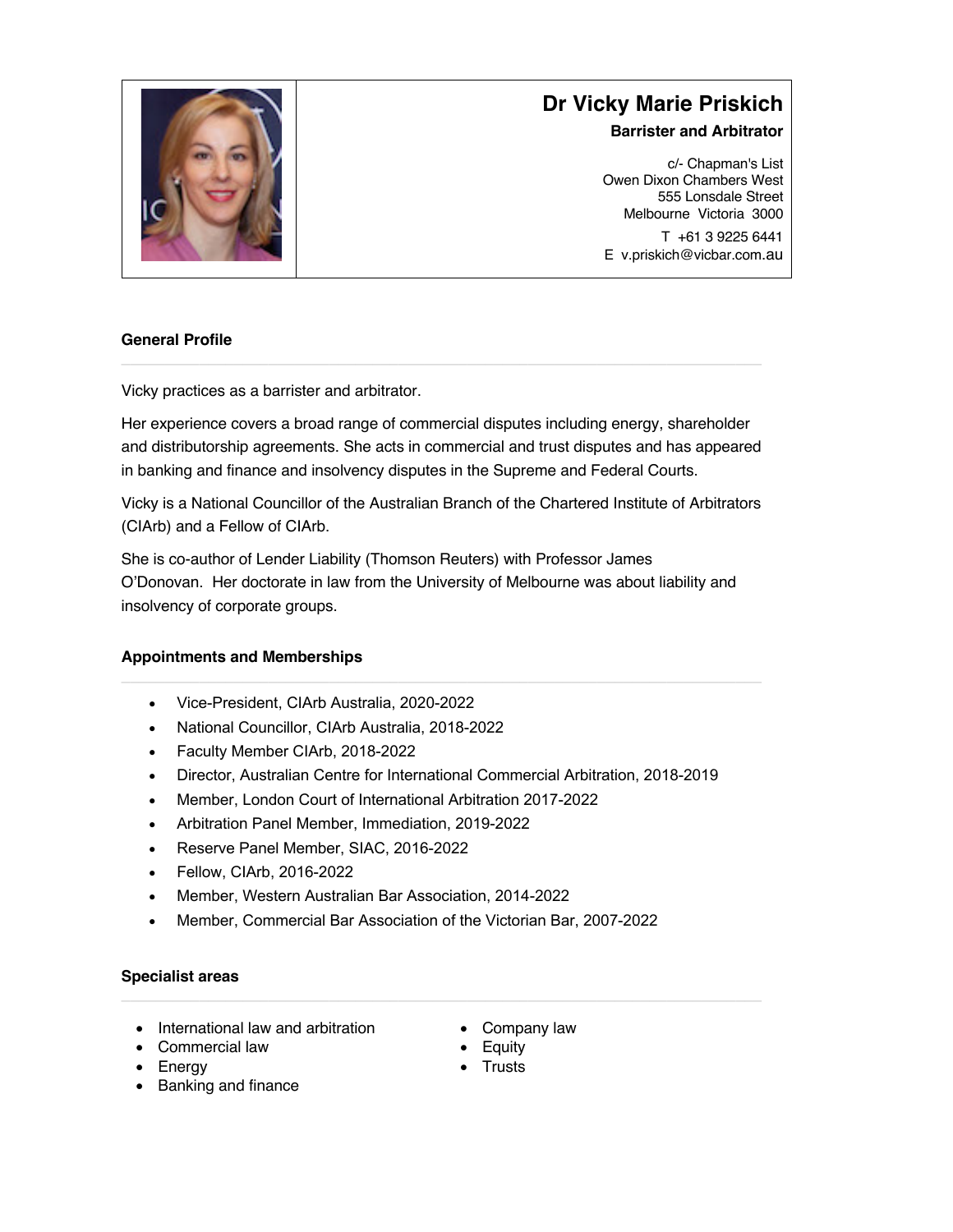## **Significant cases**

#### **International Law and Arbitration**

- Arbitration seated in Singapore conducted under SIAC Rules involving English law. Appointed sole arbitrator.
- Arbitration seated in Singapore conducted under SIAC Rules involving Singapore law. Appointed sole arbitrator.
- Arbitration seated in Singapore conducted under UNCITRAL Rules involving English law. Tribunal secretary.
- Arbitration seated in Singapore conducted under ICC Rules involving English law. Assisted Tribunal.

## **Energy**

- International commercial arbitration involving obligations under a gas supply agreement of guaranteed supply of daily contract quantity and delivery priority.
- International commercial arbitration concerning contractual interpretation of obligations under a cost and revenue sharing farm-in agreement.
- Counsel in proceedings regarding the estimate of debt risk premium. Involving financial services provider Bloomberg fair value curve and long-dated bonds. Amount in dispute: AUD10.5 million.
- Counsel in proceedings involving the interpretation of the National Gas Rules as to calculation of and adjustment to the opening capital base and corresponding adjustments to remove the effect of the rate of return on capital. Amount in dispute: AUD10.12 million.
- Counsel appearing in a dispute involving disapproval of certain operating costs and cost escalators. Amount in dispute: AUD151.3 million.
- Counsel in proceedings involving whether outsourcing expenditures involved in the roll out of smart meters fell within range of permissible expenditures under the Advanced Metering Infrastructure Order. Amount in dispute: AUD8.4 million.

# **Commercial, Equity and Trusts**

- Sole arbitrator in an international commercial arbitration involving a distribution agreement.
- Sole arbitrator in an international commercial arbitration involving the sale and supply of goods.
- Counsel in an application for leave to appeal to the High Court of Australia concerning equitable set-off of contractual claims involving alleged breach of a financial support agreement and whether equitable set-off excluded by contract.
- Counsel in Supreme Court proceedings concerning uncommercial contracts entered into by a director of a corporate trustee of a unit trust. Alleged breaches of director's duties by entering into related party transactions.
- Counsel in Supreme Court proceedings claiming and tracing assets misappropriated from a commercial unit trust. Involving breaches of duties by a director of corporate trustee.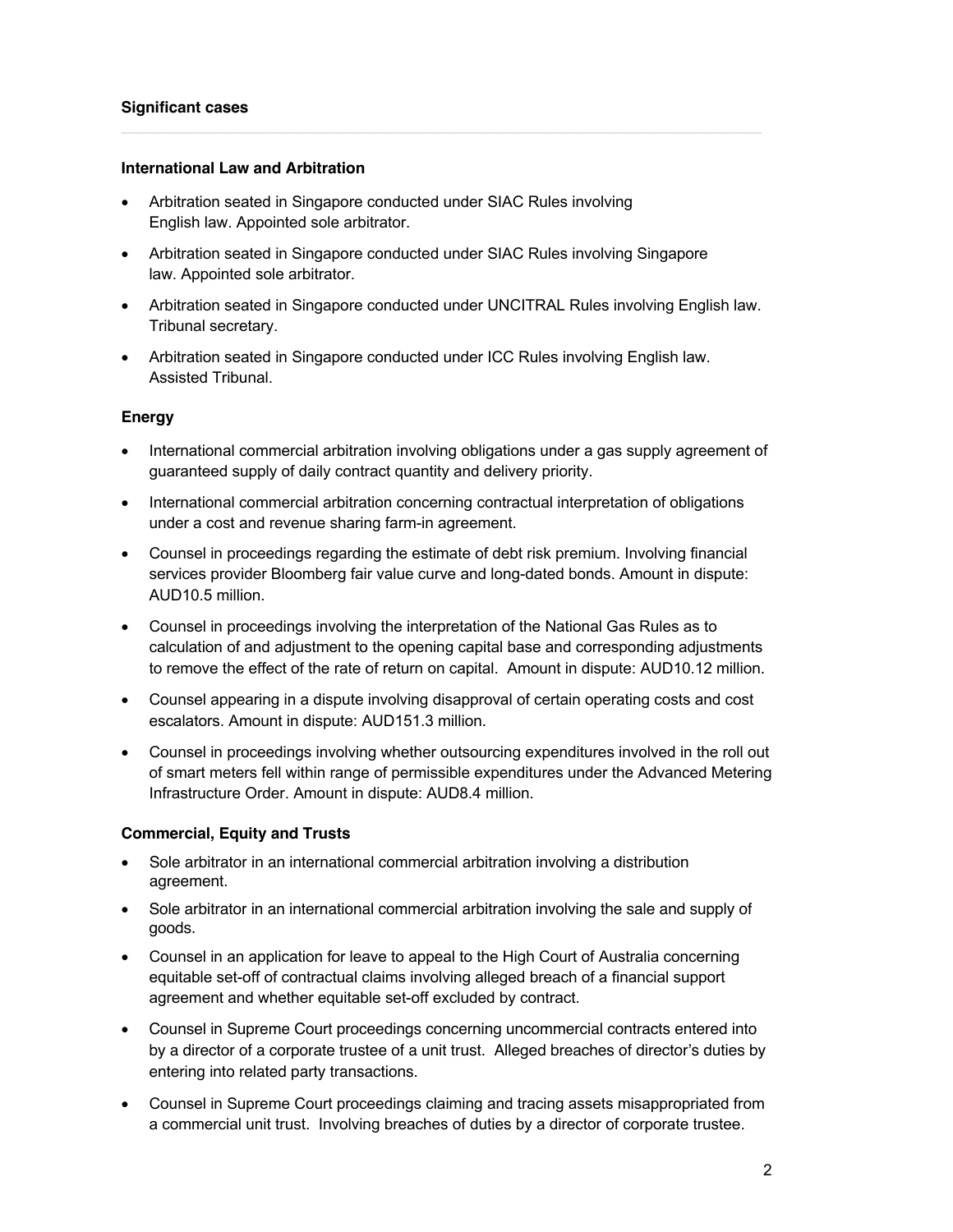- Counsel in Federal Court proceedings on behalf of unit holders in a commercial unit trust regarding imprudent and improper investments and replacement of trustee.
- Advising a trustee of a foundation regarding the scope of the class of beneficiaries falling within the terms of the trust and trustee's power of delegation.
- Counsel in Federal Court proceedings to vary the power of a trustee of a managed investment scheme to alter the rights of members of the schemes and to wind up the schemes.
- Counsel in Federal Court proceedings seeking variation to a deed of company arrangement.
- Counsel for administrators in Supreme Court proceedings concerning managed investment schemes. Seeking to set aside commercial transactions based on alleged breaches of trustee's duties, breach of directors' duties and accessorial liability of other companies within the corporate group.
- Counsel in Federal Court proceedings involving an international price fixing cartel for paper products, extra territorial operation of legislation, liability of companies within a corporate group.
- Counsel in Federal Court proceedings seeking leave to serve proceedings on parties outside of the jurisdiction.
- Counsel in Federal Court proceedings concerning the scope and capabilities of the Next G Mobile Network throughout Australia.
- Counsel in Supreme Court proceedings concerning the design and construction of a gas plant in Victoria.

# **Banking and Financial Products**

- Counsel in Supreme Court proceedings regarding a claim based on conversion of cheques, restitution and breach of duty of care.
- Counsel in proceedings for the Australian Prudential Regulation Authority in the Federal Court of Australia concerning breaches of the Banking Act, mareva orders and tracing funds through the banking system.
- Counsel in proceedings for the Australian Prudential Regulation Authority in the Federal Court of Australia for contempt of court orders prohibiting transfer of funds in bank accounts.
- Counsel in proceedings against a fraudulent insurance broker who purported to provide Lloyds of London insurance. Involved claims of breach of a commercial loan agreement, misleading and deceptive conduct, and restitution for mistaken payments.
- Appearing in proceedings involving use of Bloomberg fair value curves and long dated bonds to estimate debt risk premium. Amount in dispute AUD10.5 million.
- Appearing in proceedings involving reference to callable bonds, 'make whole' callable bonds, bonds with coupon resets, CBASpectrum fair value curve to estimate debt risk premium.
- Advising a commercial customer on its liability to a bank for dishonoured cheques from an overseas third party. Amount in dispute: AUD 2 milllion.